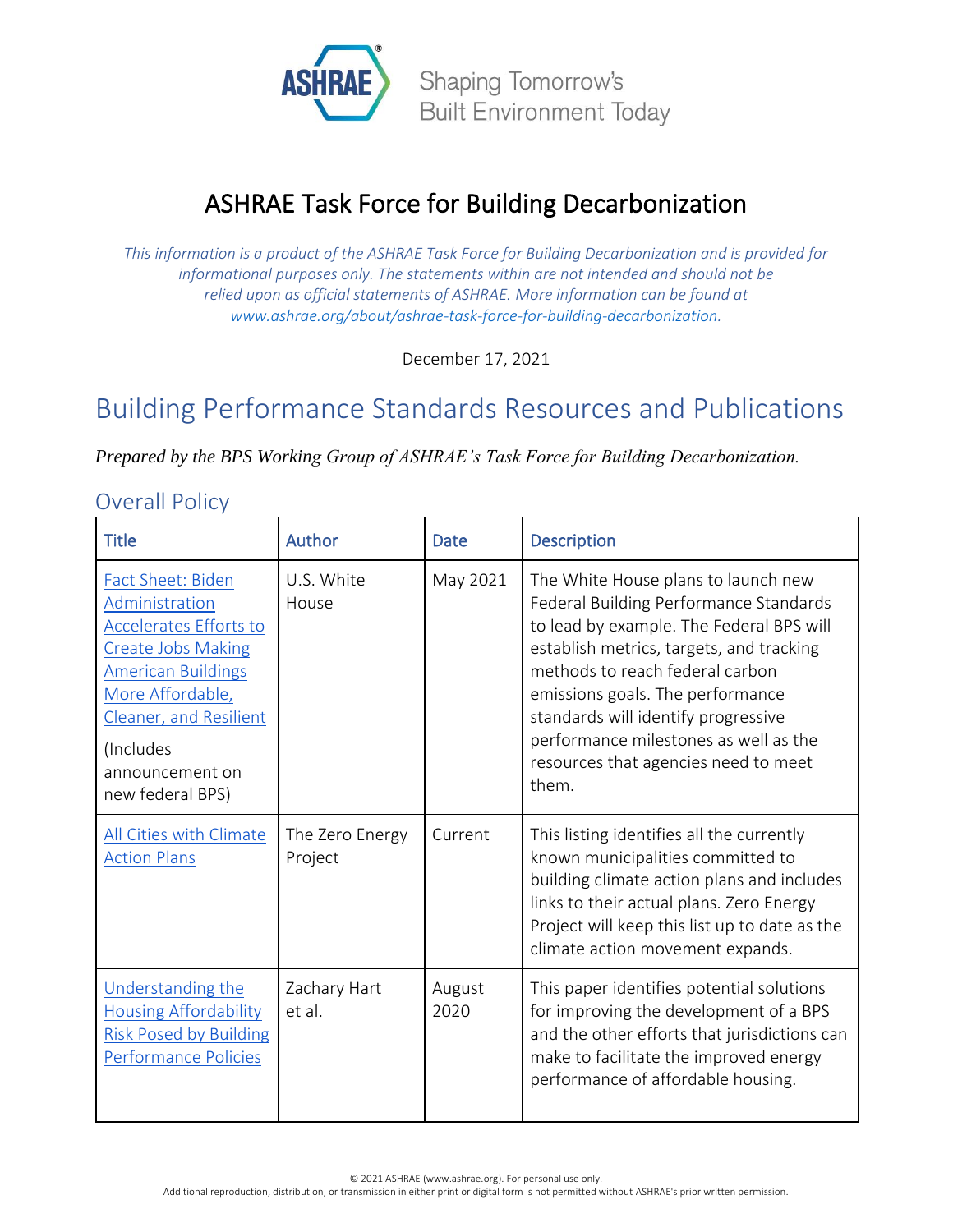| Comparison of U.S.<br><b>Building Performance</b><br>Standards  | IMT        | Current         | This comparison of current BPS<br>throughout the U.S. includes links to<br>actual policies plus additional information<br>on benchmarking and tune-up policies.                  |
|-----------------------------------------------------------------|------------|-----------------|----------------------------------------------------------------------------------------------------------------------------------------------------------------------------------|
| Model Ordinance for<br><b>Building Performance</b><br>Standards | <b>IMT</b> | October<br>2021 | This is a template for cities and states to<br>develop building performance standards.<br>It provides structural foundation that can<br>be tailored to individual jurisdictions. |

#### Overview

| <b>Title</b>                                                                            | Author                                                                                                                                                       | <b>Date</b>       | <b>Description</b>                                                                                                                                                                                                                                                                                                          |
|-----------------------------------------------------------------------------------------|--------------------------------------------------------------------------------------------------------------------------------------------------------------|-------------------|-----------------------------------------------------------------------------------------------------------------------------------------------------------------------------------------------------------------------------------------------------------------------------------------------------------------------------|
| <b>BPS Needs</b><br>Assessment                                                          | <b>ASHRAE BPS</b><br>Working Group                                                                                                                           | September<br>2021 | This two-page needs assessment provides<br>the industry needs to establish and<br>implement the BPS from the market<br>perspective.                                                                                                                                                                                         |
| <b>Using Building</b><br>Performance<br><b>Standards to Address</b><br>Carbon Emissions | <b>ASHRAE BPS</b><br><b>Working Group</b>                                                                                                                    | September<br>2021 | This document provides an overview of<br>the following key areas for consideration<br>when developing a BPS:<br>1. Target Setting<br>2. Implementation and Enforcement<br>3. Equitable Application and Compliance<br>Support                                                                                                |
| The Technical Basis<br>of Building<br>Performance<br><b>Standards</b>                   | Jim Edelson and<br>Kim Cheslak                                                                                                                               | March<br>2021     | This paper examines technical approaches<br>used to set the key metrics for both<br>buildings and fuels in performance<br>standard legislation. It considers how<br>standards for existing buildings, including<br>ASHRAE/IES Standard 100 and ASHRAE<br>Standard 105, are being referenced in<br>setting these parameters. |
| <b>ASHRAE Standard 100</b><br>Users' Guide                                              | <b>RDH Building</b><br>Science with<br>support from BC<br>Hydro, the<br>Province of<br>British Columbia,<br>and the<br>Northwest<br><b>Energy Efficiency</b> | July<br>2021      | This guide is intended to be used in<br>conjunction with ASHRAE/IES Standard<br>100-2018. The purpose of this User's<br>Guide is to provide additional explanation,<br>examples, and reference material to<br>supplement Standard 100.                                                                                      |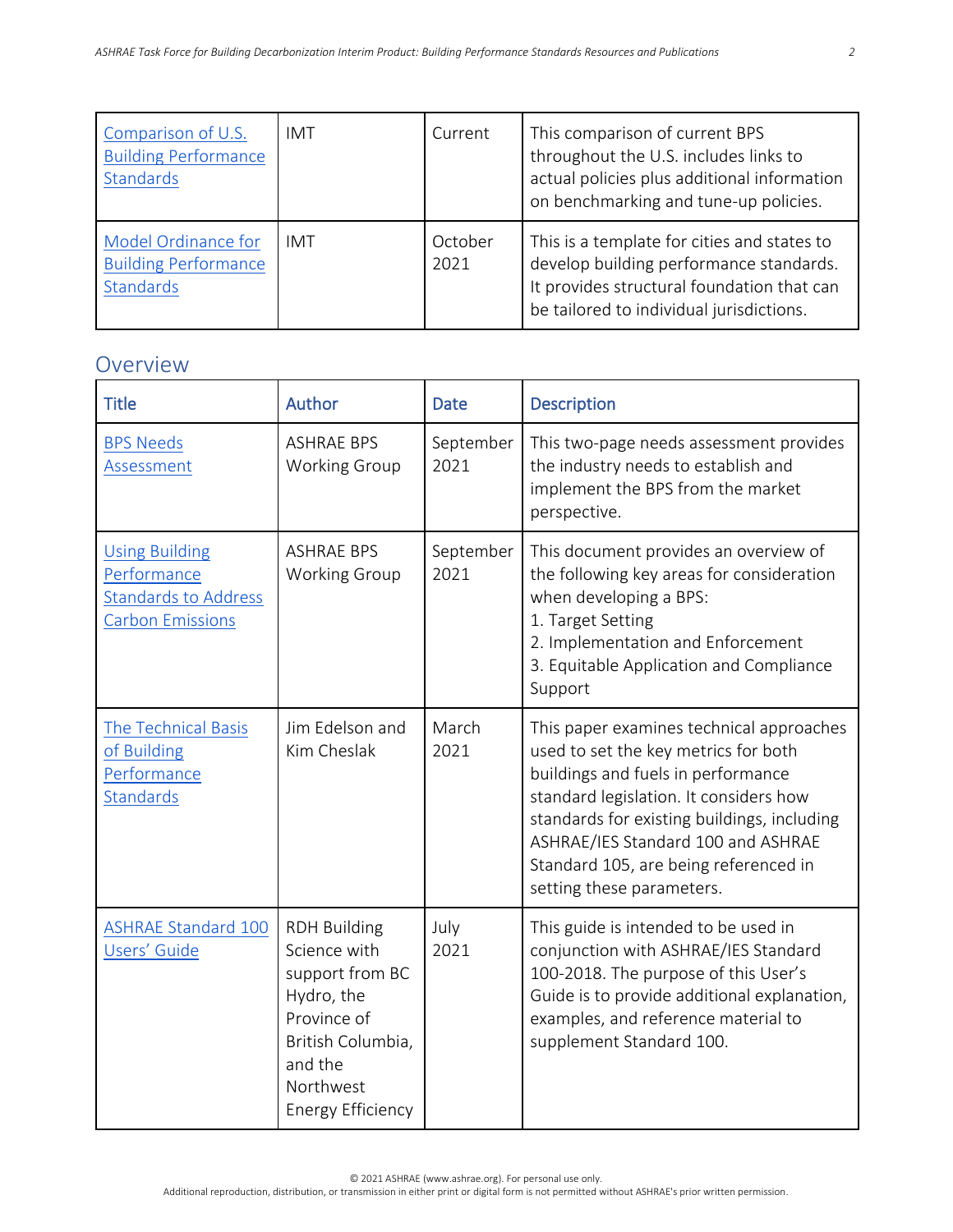|                                                                                                                                          | Alliance (NEEA),<br>and in<br>partnership with<br>the University of<br><b>British Columbia</b><br>(UBC) and the<br>State of<br>Washington<br>Department of<br>Commerce |              |                                                                                                                                                                                                                                                                                                                                                          |
|------------------------------------------------------------------------------------------------------------------------------------------|------------------------------------------------------------------------------------------------------------------------------------------------------------------------|--------------|----------------------------------------------------------------------------------------------------------------------------------------------------------------------------------------------------------------------------------------------------------------------------------------------------------------------------------------------------------|
| <b>Mandatory Building</b><br>Performance<br>Standards: A Key<br><b>Policy for Achieving</b><br><b>Climate Goals</b>                      | Steven Nadel<br>and Adam Hinge                                                                                                                                         | June<br>2020 | This white paper profiles 17 jurisdictions<br>of three types: those where standards are<br>now being successfully implemented,<br>those where implementation is just<br>beginning or about to begin, and those<br>where adoption is being considered. It<br>summarizes current trends across<br>jurisdictions and draws preliminary<br>conclusions.      |
| <b>Benchmarking and</b><br>Transparency:<br><b>Resources for State</b><br>and Local Leaders                                              | U.S. Department<br>of Energy (DOE)                                                                                                                                     | 2019         | This resource guide provides state and<br>local leaders with streamlined access to<br>key existing resources for developing and<br>implementing high-impact building energy<br>benchmarking and transparency programs<br>in their jurisdictions.                                                                                                         |
| <b>Benchmarking and</b><br><b>Building Performance</b><br><b>Standards Policy</b><br><b>Toolkit</b>                                      | U.S.<br>Environmental<br>Protection<br>Agency (EPA)                                                                                                                    | Current      | This toolkit includes four sections focused<br>on different aspects of policy<br>development, each intended to build on<br>the previous section. As BPS policies are<br>new and evolving, EPA will seek to update<br>this toolkit and add new resources,<br>including a resource to help state and<br>local governments identify performance<br>metrics. |
| <b>Building Performance</b><br>Standards:<br>A New Framework for<br>Equitable Policies to<br><b>Address Existing</b><br><b>Buildings</b> | American Cities<br>Climate<br>Challenge                                                                                                                                | 2021         | This is a framework for local governments<br>and community and industry stakeholders<br>interested in building performance.<br>standards to improve existing buildings.<br>The policy tool can help cities reach<br>climate goals while integrating equity and<br>economic inclusion.                                                                    |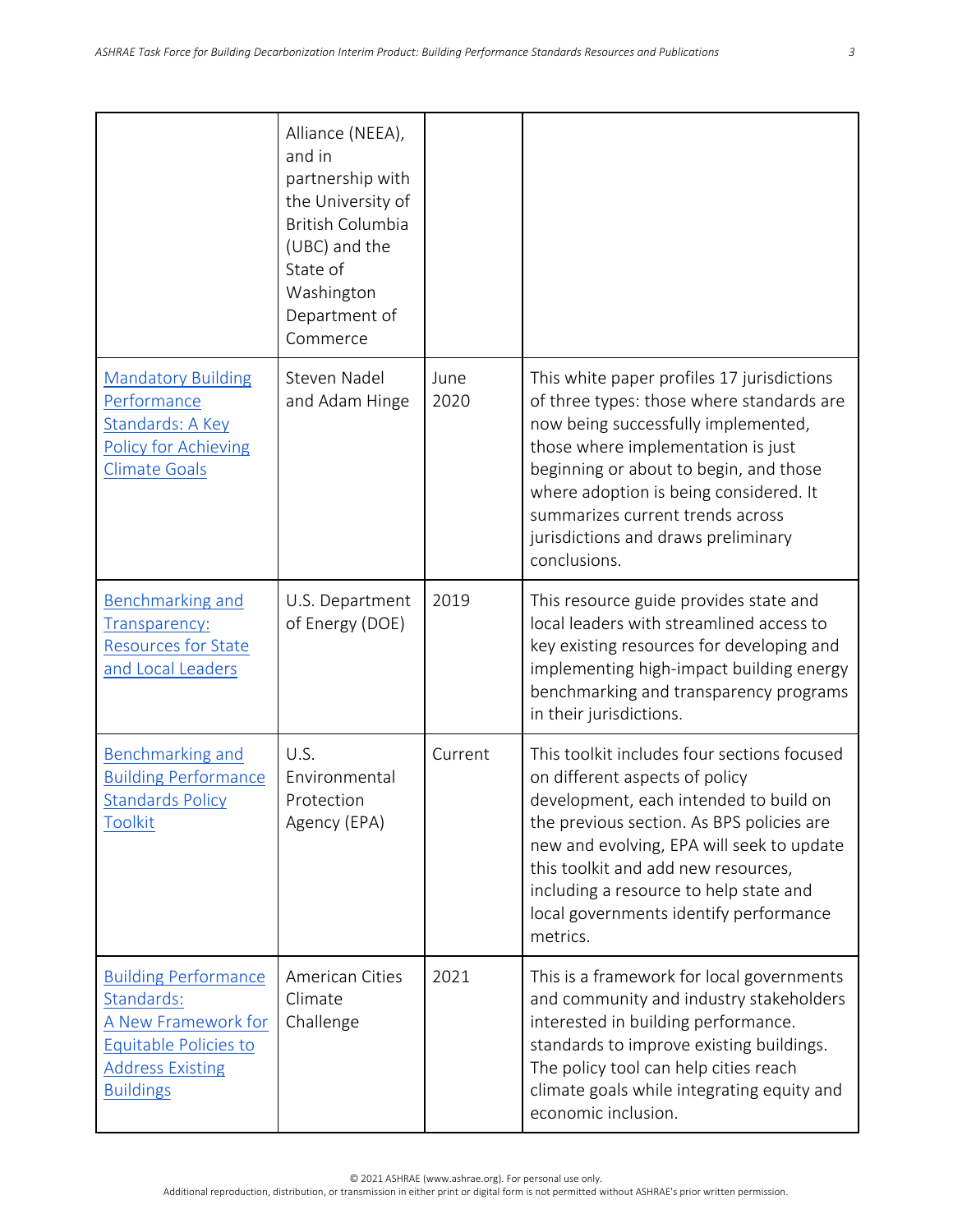| Leading by Example:<br><b>Building Performance</b><br>Standards for<br>Decarbonizing<br><b>Federal Buildings</b> | Resources for<br>the Future | August<br>2021  | This document explores options for<br>implementing a building performance<br>standard across a broader scope of<br>buildings and geography than a single city<br>or state, such as all federal buildings. |
|------------------------------------------------------------------------------------------------------------------|-----------------------------|-----------------|-----------------------------------------------------------------------------------------------------------------------------------------------------------------------------------------------------------|
| <b>Building Performance</b><br><b>Standards: Lessons</b><br>from Carbon Policy                                   | Resources for<br>the Future | October<br>2020 | This document examines lessons from<br>carbon policy and their applicability to<br>building performance standards. Discusses<br>policy in DC, NYC, and Tokyo.                                             |

### Tools

| <b>Title</b>                                                                                   | Author                                              | <b>Date</b> | <b>Description</b>                                                                                                                                                                                                     |
|------------------------------------------------------------------------------------------------|-----------------------------------------------------|-------------|------------------------------------------------------------------------------------------------------------------------------------------------------------------------------------------------------------------------|
| <b>ENERGY STAR®</b><br>Portfolio Manager®                                                      | U.S.<br>Environmental<br>Protection<br>Agency (EPA) | Current     | This tool facilitates building performance<br>reporting and benchmarking, and the<br>ENERGY STAR score can also be used as<br>the BPS metric to set targets.                                                           |
| <b>Building Energy Audit</b><br>Template                                                       | U.S. Department<br>of Energy (DOE)                  | Current     | This is an online portal which cities can<br>use to collect standardized information<br>about a building's physical systems and<br>recommended upgrades. Auditors use the<br>mobile-friendly interface to submit data. |
| SEED Platform™                                                                                 | U.S. Department<br>of Energy (DOE)                  | Current     | This tool is a central database for city BPS<br>data that merges information from<br>Portfolio Manager, Audit Template, and<br>other city datasets in one place.                                                       |
| <b>BETTER (Building</b><br><b>Efficiency Targeting</b><br><b>Tool for Energy</b><br>Retrofits) | U.S. Department<br>of Energy (DOE)                  | Current     | The BETTER tool converts monthly energy<br>consumption data (like that collected by<br><b>ENERGY STAR Portfolio Manager and</b><br>shared with SEED) into recommendations<br>for energy efficiency upgrade measures.   |
| <b>Asset Score</b>                                                                             | U.S. Department<br>of Energy (DOE)                  | Current     | This tool assesses the energy efficiency of<br>a building's physical systems and produces<br>an Energy Asset Score Report.                                                                                             |
| ComStock and<br><b>ResStock</b>                                                                | U.S. Department<br>of Energy (DOE)                  | Current     | These analysis tools can identify which<br>building stock improvements save the<br>most energy and money.                                                                                                              |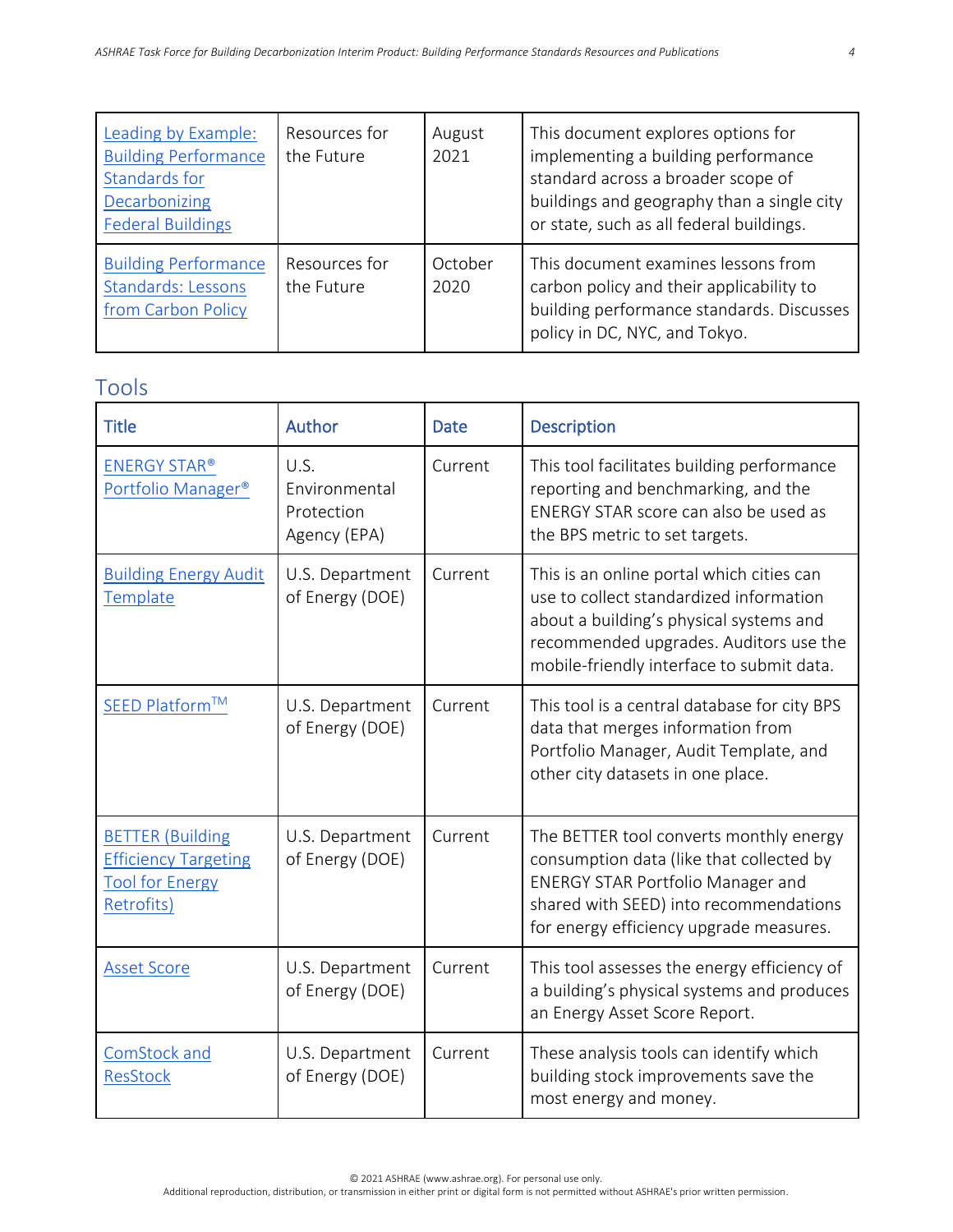|  | <b>Metrics</b> |
|--|----------------|
|  |                |

| Title                                                                                                                 | Author                                              | <b>Date</b>      | <b>Description</b>                                                                 |
|-----------------------------------------------------------------------------------------------------------------------|-----------------------------------------------------|------------------|------------------------------------------------------------------------------------|
| Understanding and<br>Choosing Metrics for<br><b>Building Performance</b><br>Standards and Zero-<br>Carbon Recognition | U.S.<br>Environmental<br>Protection<br>Agency (EPA) | Forth-<br>coming | This white paper provides information on<br>the implications of different metrics. |

| <b>Title</b>                                                                                                  | Author                                                                                    | <b>Date</b>     | <b>Description</b>                                                                                                                                                                                                                                                                                                                                                                                                                                                                                                                      |
|---------------------------------------------------------------------------------------------------------------|-------------------------------------------------------------------------------------------|-----------------|-----------------------------------------------------------------------------------------------------------------------------------------------------------------------------------------------------------------------------------------------------------------------------------------------------------------------------------------------------------------------------------------------------------------------------------------------------------------------------------------------------------------------------------------|
| Implementing an<br>Outcome-Based<br>Compliance Path in<br><b>Energy Codes:</b><br><b>Guidance for Cities</b>  | National Institute<br>of Building<br>Sciences (NIBS),<br>New Buildings<br>Institute (NBI) | October<br>2017 | This guidance document gives jurisdictions<br>the means to help them achieve their<br>energy performance goals for buildings. It<br>also provides them with the regulatory<br>language to put an outcome-based<br>compliance path into place.                                                                                                                                                                                                                                                                                           |
| <b>Energy Compliance</b><br>Though the Target<br>Performance or Total<br><b>Building Performance</b><br>Paths | City of Seattle,<br>Seattle<br>Department of<br>Construction and<br>Inspections           | 2018            | This white paper answers frequently asked<br>questions on how to meet the Seattle<br><b>Energy Code requirements</b><br>though the Total Building Performance<br>(TBP) and Target Performance Path (TPP)<br>compliance pathways.                                                                                                                                                                                                                                                                                                        |
| <b>Event Report: Getting</b><br>to Outcome-Based<br><b>Building Performance</b>                               | Mark Frankel<br>and Jim Edelson                                                           | 2015            | This report summarizes the work<br>undertaken by a group of building industry<br>thought leaders who gathered for a<br>Performance Outcome Summit in August<br>2014 in Seattle, Washington. During a day<br>and a half workshop, the group examined<br>the opportunities, barriers, and next steps<br>that will transition the commercial<br>building industry from estimating energy<br>use, based on models in the design phase,<br>to measuring real performance outcomes,<br>based on actual energy use in an occupied<br>building. |

## BPS for New Construction